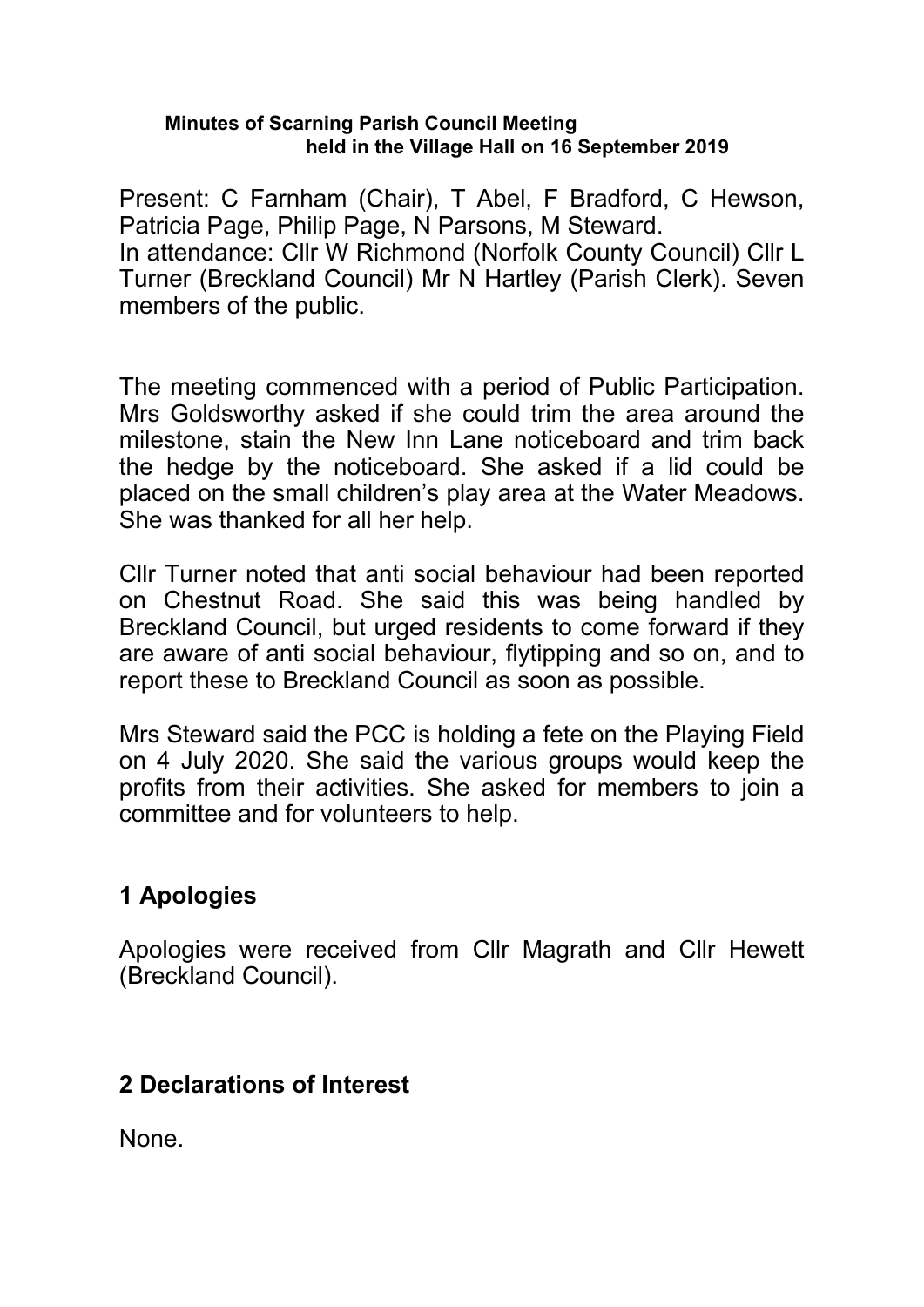### **3 Minutes**

It was resolved to approve and sign the minutes of the meeting held on 15 July 2019 as a true and accurate record.

# **4 Matters Arising**

None.

## **5. A47 Accident**

In relation to the recent accident on the A47 near Draytonhall Lane, Cllr Turner noted that Dereham Town Council is happy to work with the Parish Council and William Richmond (Norfolk County Council) to see what approach can be taken at a grass roots level. A meeting will be arranged.

#### **6 Finance**

6.1 The following payments were made in accordance with the Budget:-

Chq 102084 Thinking Rural, payroll services, £24 102085 HMRC, clerk's PAYE, £10.80

 102086 Breckland Council, charge for uncontested election, £75

 102087 Mansfield Fencing, work at Scarning Water Meadows, £1,260

 102088 TOP Garden Services, grass cutting Scarning churchyard, £270 (Section 137)

 102089 PKF Littlejohn LLP, external audit fee, £240 102090 Westcotec Ltd, additional battery for SAM2, £96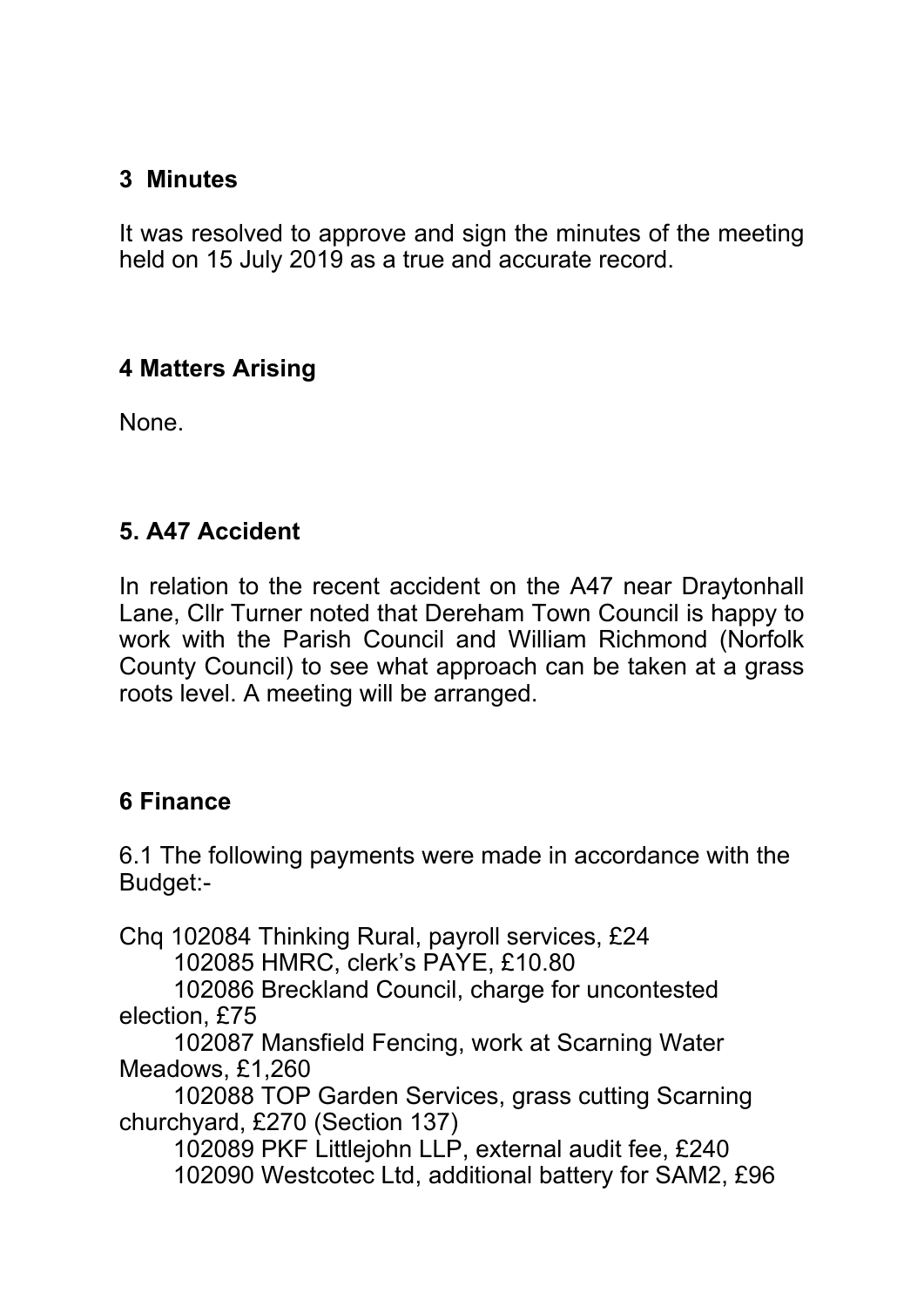102091 Realise Futures, purchase of bench for Scarning Playing Field, £1,246.54

 102092 NGF Play Ltd, works to Water Meadows play equipment, £1,922.62

 102093 NGF Play Ltd, final maintenance payment, £549.60

 102094 TOP Garden Services, grass cutting Scarning churchyard, £180 (Section 137)

102095 A Newton, grass cutting verges, £1,296

 102096 Glasdon (UK)Ltd, new litter bin at Podmore Ford, £182.16

6.2 The following payment had been received

Scarning Conservation Volunteers, balance of closed account, £522.70

6.3 The meeting received a report of Actual Expenditure to Budgeted Expenditure

6.4 The clerk noted the completion of the External Audit.

# **7 Planning**

7.1 Parish Council comments sent to Breckland Council

 Riversdale, Dereham Road 3PL/2019/0856/VAR

 Variation of condition 2 of 3PL/2012/0426/D (re landscaping) No Objection

 Former Dereham Water Supplies Ltd, Bradenham Road 3PL/2019/0901/F

 Conversion of office to dwelling and erect garage; conversion of workshop building to form

three dwellings

 The Council objected to over-development of a small, awkwardly shaped rural site on a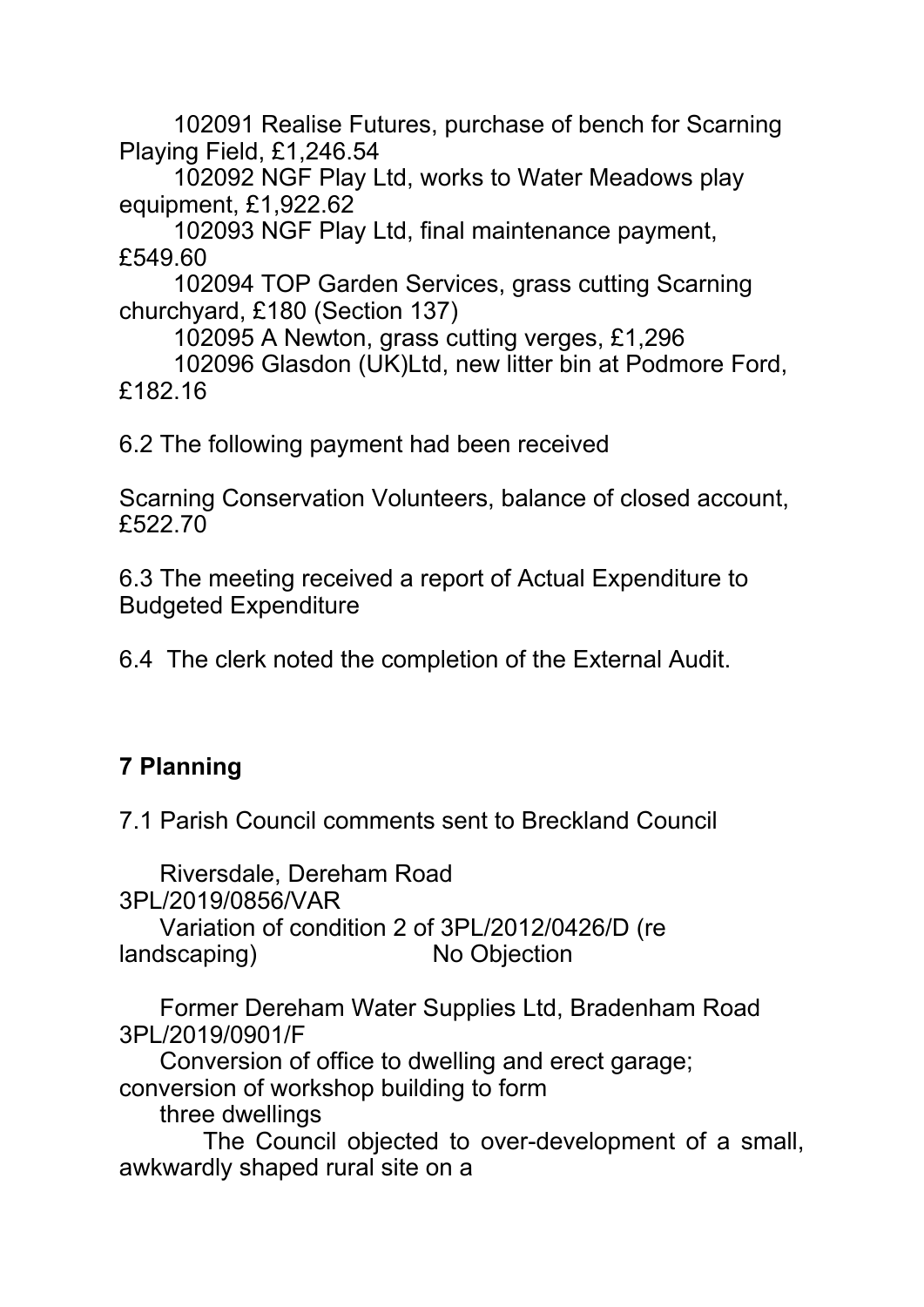narrow country lane with ensuing traffic issues.

# 7.2 **Applications considered**

 Scarning Village Hall Trust, Scarning Village Hall, Dereham Road 3PL/2019/1004/F

Single storey extension to rear of Village Hall

 It was noted that the Parish Council is the legally registered owner of the Playing Field, but

 that no approach had been made to the Parish Council regarding proposed parking spaces

 on the Playing Field. The Council had no objection to the application for an extension, but

 noted that parking had not been approved or considered by the Parish Council.

Riversdale, Dereham Road 3PL/2019/0856/VAR

 Variation of condition 2 of 3PL/2012/0426/D (re landscaping); variation of condition 7

 (boundary screening); removal of condition 8 (tree protection fencing); variation of

 condition 10 (surface water disposal); variation of condition 11 (foul water disposal) and

 variation of condition 12 (contaminated land) No objection

 Land adjacent 2 Lawrence Cottages, Daffy Green 3PL/2019/1032/F

 Change of use of agricultural land to garden land including a menage No objection

# **8 Scarning Conservation Volunteers**

The closure of the Scarning Conservation Volunteers bank account was noted. The balance of £522.70 has been paid into the Parish Council's bank account. Of this, some £400 had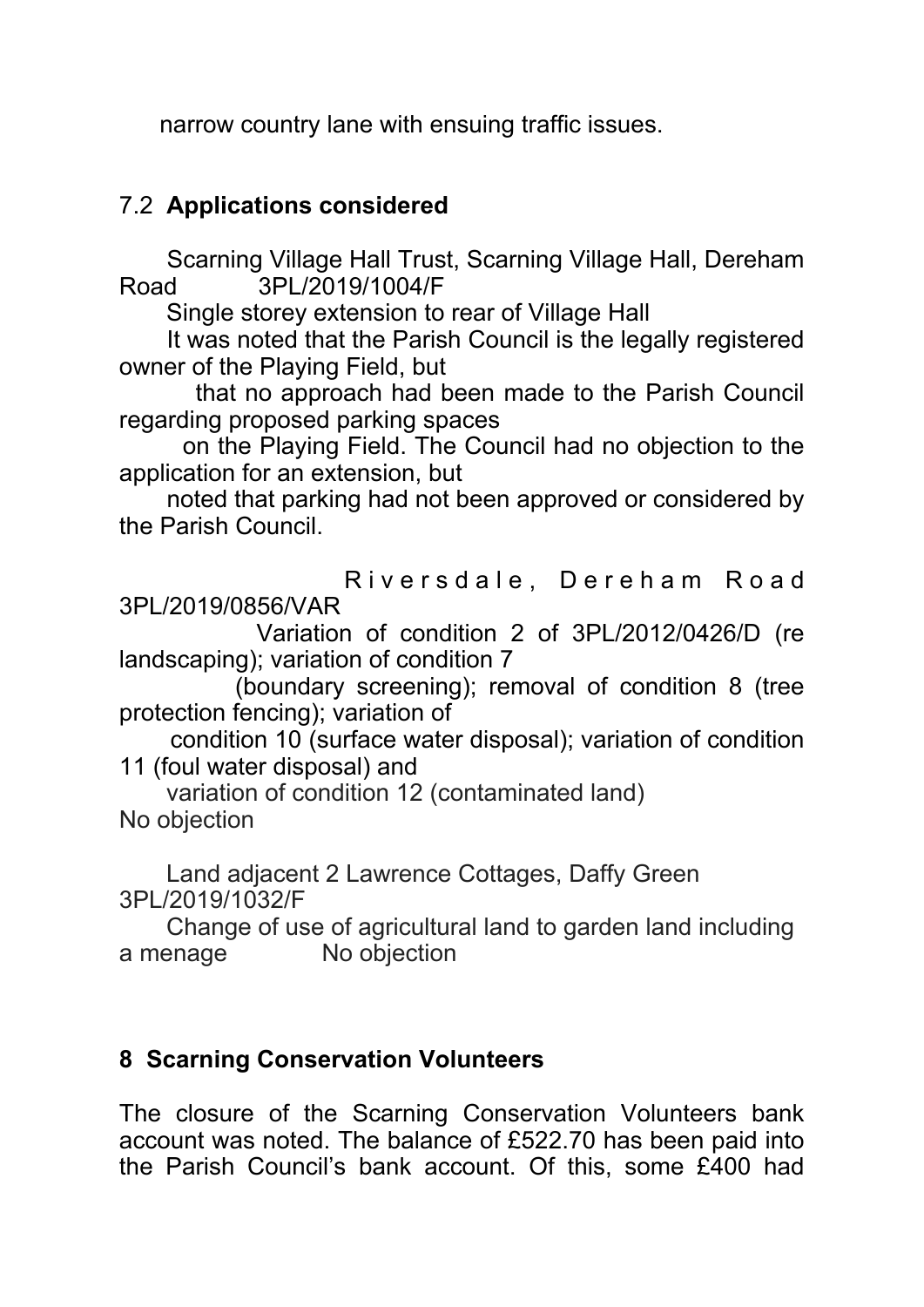been designated as monies received from the Dereham Society for a bench.

It was **RESOLVED** to purchase a bench for installation on the Meadows - site to be determined.

With regard to the shed, Mr Walker and Cllr Abel (on behalf of Scarning United Charities) expressed an interest in purchasing it. This will be discussed at the next meeting.

It was **RESOLVED** to store the BCS mower in the container on the Playing Field, together with the flotation wheels.

#### **9 Litter picking equipment for Scarning Water Meadows**

It was **RESOLVED** to purchase two litter pickers for use of two volunteers on Scarning Water Meadows.

#### **10 Grant Application from Scarning PCC**

The Council considered a grant application from Scarning PCC to maintain Scarning churchyard. It was **RESOLVED** to approve a grant (see below).

#### **11 Appointment of Grass Contractor**

The Council considered three quotes from grass contractors. It was **RESOLVED** to appoint TOP Garden Services to make twenty cuts in the season - to cover earlier cutting, if necessary, depending on the prevailing weather.

# **12 Appointment of Grass Contractor**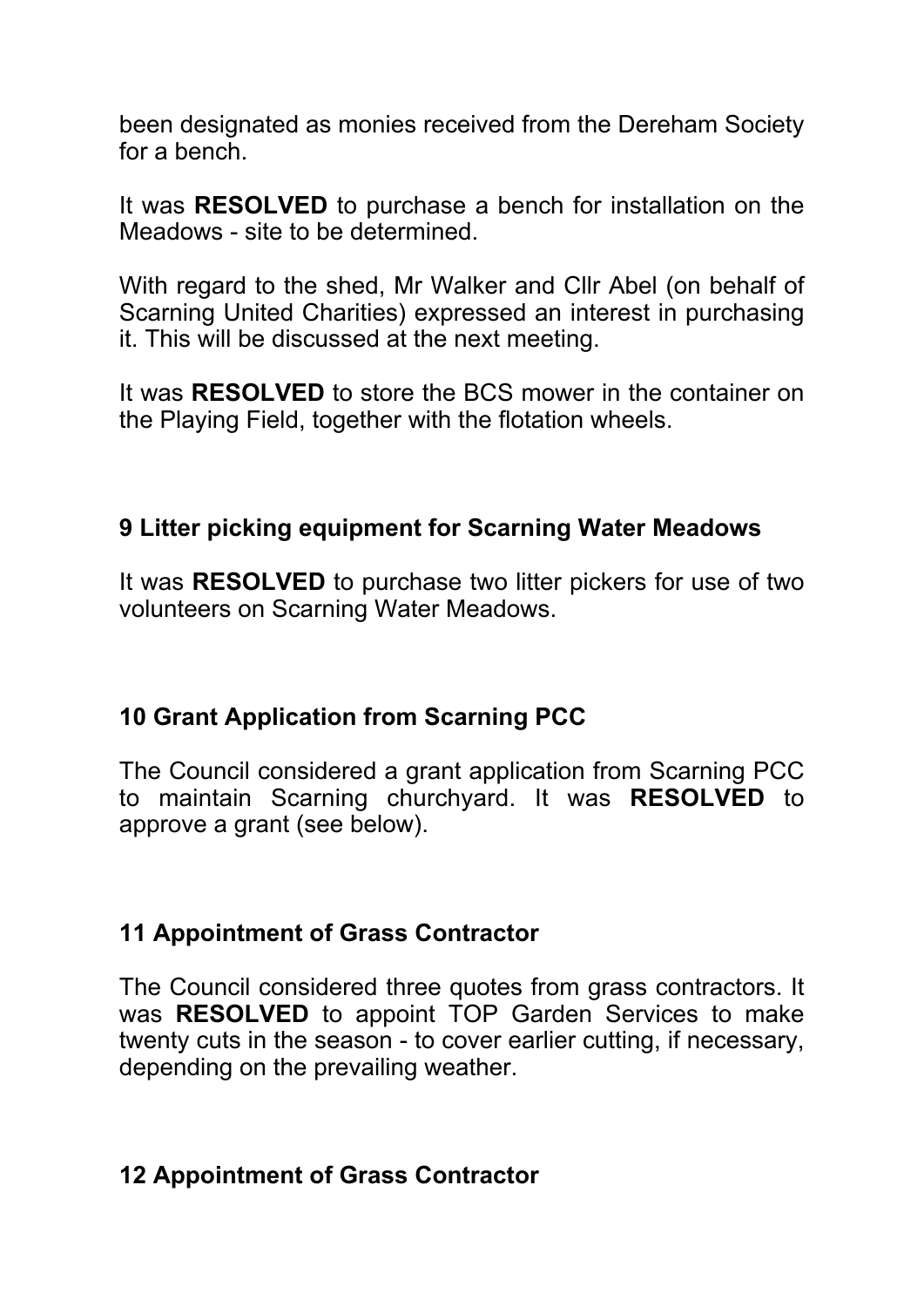The Council three quotes to cut the roads verges, the Water Meadows playing field, Podmore Ford and Scarning Fen in 2020. It was **RESOLVED** to appoint for TOP Garden Services.

## **13 Planting Trees**

The Council considered a response from Breckland Council to its request to plant trees on two edges of Scarning Water Meadows. It was **RESOLVED** to request a meeting with Breckland Council's Tree Officer.

#### **14 Request for a Litter Bin**

The Council considered a request for a larger litter bin for the Village Sign lay-by. It was **RESOLVED** to purchase a larger bin.

#### **15 Painting bench in Village sign lay-by**

The Council considered a proposal to paint the bench in the Village Sign lay-by. It was **RESOLVED** to approve.

#### **16 Summer Bedding Plants**

The Council considered a request for funds to replace the summer bedding plants in the flower boxes. It was **RESOLVED** to approve.

#### **17 Parish Partnership Scheme**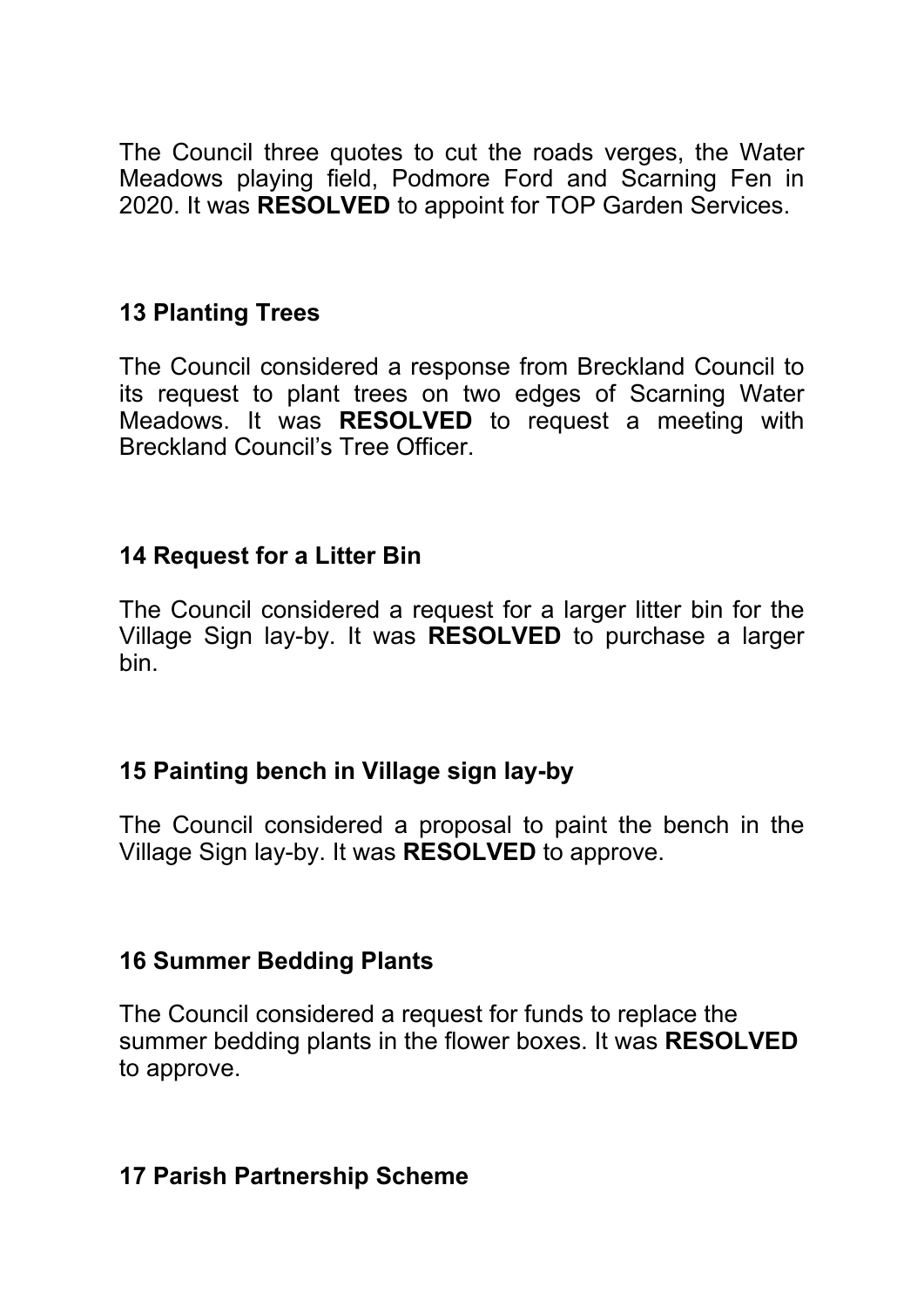It was **RESOLVED** to apply for the following under the Parish Partnership Scheme.

A TROD at Dereham Road to link the existing TROD. A TROD at Shipdham Lane/next Dereham Road. A bus shelter on Dereham Road/next Chestnut Road. Speed gateways at the opposing ends of the older part of the village.

#### **18 Street Lights**

The Council considered a proposal from Great Annual Savings Group regarding the Parish Council's street lights. It was **RESOLVED** to obtain a quote.

### **19 NALC**

The Council considered a letter from NALC regarding Community, Well Being and the Environment. Cllrs Farnham and Bradford expressed an interest in the scheme.

#### **20 Parish Activities**

Tim Farnham had expressed an interest in starting a new newsletter. It was **RESOLVED** to invite him to the next meeting to discuss further.

# **21 Scarning Playing Field Committee**

The Council received a report from Cllr Hewson, Chairman of Scarning Playing Field Committee. He noted that half the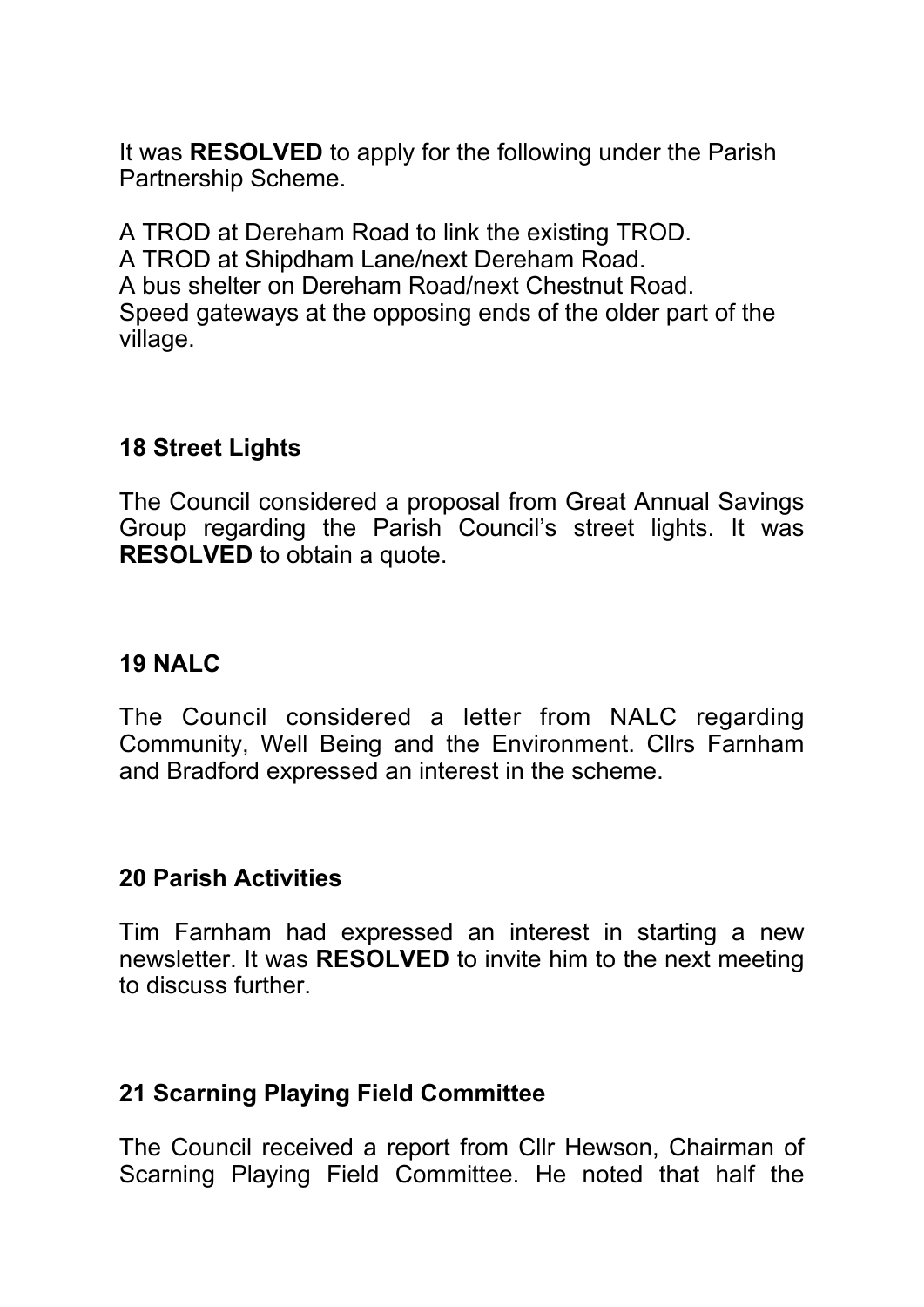monies have been received from the Football Club, the remainder to be paid by the end of the year. The Tennis Club has given some £2,000 to the Playing Field Committee, which has been ring fenced for the maintenance of the tennis courts. The benches are to be installed. The Committee will be making an application for funds to the Parish Council.

## **22 Parish Litter Pick**

It was **RESOLVED** to hold a parish Litter Pick in the early spring of 2020.

# **23 Village Fete**

Cllrs Abel, (Philip) Page and Parsons put themselves forward to sit on the Fete Committee.

# **24 Scarning Coffee Mornings**

The PCC had agreed that a member/s of the Parish Council was able to attend their coffee mornings. It was **RESOLVED** that Cllrs Hewson and Steward will represent the Parish Council, but that all relevant matters must be taken to the Parish Council as a whole for its consideration.

#### **25 Next Agenda**

A course on how to use the defibrillator and a First Aid course for all residents, as well as staff at the school and the Co-op, which has a defibrillator.